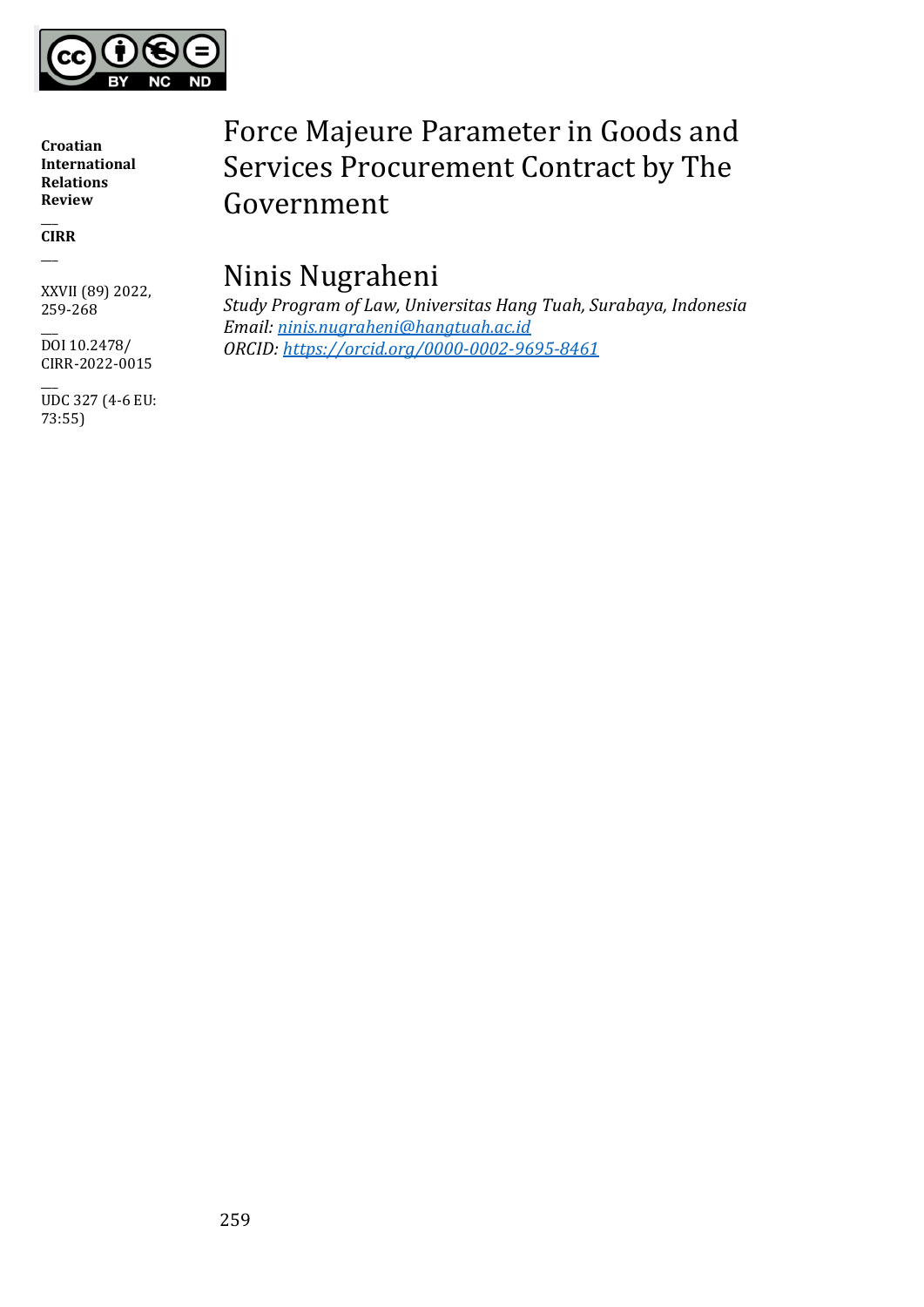#### **Key words:**

*Force Majeure, Services Procurement, Government* 

*The 2019 Corona Virus Disease (Covid-19) pandemic has significantly contributed to global insecurity. The Decree of the President of the Republic of Indonesia about the Designation of Covid-19 as a National Disaster serves as the basis for enforcing force majeure clauses in business contracts, including contracts for the procurement of goods and services. Typically, a contract includes a force majeure provision. However, no corporate actors regulate the onset of certain diseases' pandemics, like the present Covid-19 pandemic. Therefore, it is required to conduct a thorough analysis of the characteristics of the government's failure to fulfill the contract for the acquisition of goods and services, which can be classed as a kind of force majeure. The force majeure parameters must satisfy the following conditions: (a) the government's failure to perform as a result of a circumstance that cannot be anticipated or that is beyond the parties' control, and (b) the occurrence of such a circumstance impedes or prevents the fulfillment of the obligation specified in the contract. Keywords: Covid-19 Pandemic, Procurement Contract, Force Majeure Parameter.*

#### **Introduction**

The massive outbreak of the *Corona Virus Disease* 2019 (Covid-19) pandemic has caused global instability Akpan, Udoh, and Adebisi (2022); James et al. (2022); Sherman (2021). The problems caused by Covid-19 are not limited to health problems but also spread to the exposed countries' economic, social, and environmental sectors. Decree of the President of the Republic of Indonesia No. 12 of 2020 on the Determination of the 2019 Corona Virus Disease Outbreak as a National Disaster Cendhani, Putri, and Tambunan (2020). The opinion of Presidential Decree 12/2020 can be used as the basis for the enforcement of *force majeure* on business contracts, including the procurement of goods and services contracts made by the government Lekhraj Rampal and Seng (2020). This is owing to the government's funding reallocation program, which has been redirected towards Covid-19 countermeasures. The budget reallocation policy can cause delays or even the termination of government business contracts, particularly in the acquisition of goods and services.

It should be noted that what is meant by a state of coercion(*force majeure*) is intended to anticipate the debtor's failure to fulfill their contractual obligations caused by circumstances that are beyond the ability of the parties, including events that occur after the conclusion of the contract Isradjuningtias (2015a). There is a clause or *force majeure* arrangement in a contract Katsivela (2007). The clause includes natural disasters such as floods, earthquakes, landslides, and non-natural disasters such as fire, sabotage, war, etc. However, it is known that businesspeople do not restrict the incidence of certain pandemic diseases, such as the currently occurring Covid-19 Isradjuningtias (2015b). Therefore, it is required to conduct a thorough analysis of the characteristics of the government's failure to fulfill the contract for the acquisition of goods and services, which can be classed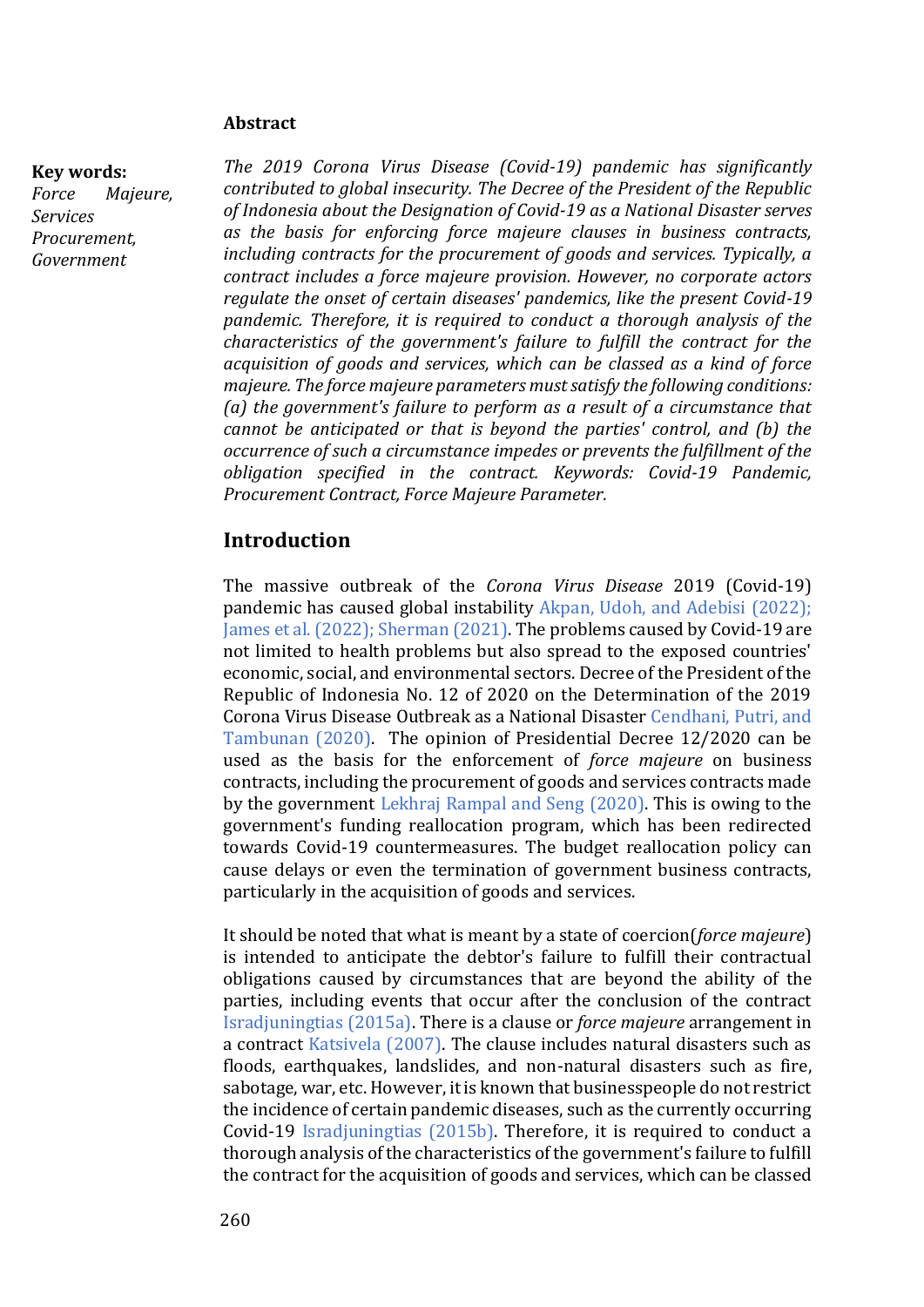$\overline{\phantom{a}}$ **CIRR**

 $\overline{\phantom{a}}$ 

XXVIII (89) 2022, 259-268

as a kind of *force majeure*. This is regarded essential for the future legal protection of the contracting parties. This study aims to review the parameters of the government's lack of achievement in the contract for the procurement of goods and services, which can be categorized as a form of *force majeure*. Although previous studies considered *force majeure* contracts Alfadil, Kassem, Ali, and Alaghbari (2022); Li, Nai, Yang, and Yu (2022), these contracts are not considered in relation to the Covid-19. The execution of *force majeure* in Covid-19 is of the utmost importance due to the lockdown scenario in Covid-19, which disrupted all commercial industries. Most industries were unable to produce goods and services on schedule. Consequently, the issue of *force majeure* is crucial in the case of Covid-19. In analyzing the *force majeure* in the satiety of Covid-19, the current study makes a substantial contribution to the body of knowledge.

#### **Literature Review**

*Force majeure* is a standard clause in contracts that generally releases both parties from liability or any obligation when an unusual event or condition beyond their control, such as war, strike, riot, crime, epidemic, or sudden legal changes, prevents one or both parties from fulfilling their contractual obligations. This is one of the most significant contracts since it protects both parties in fulfilling their obligations Triponel and Sherman (2020). In any unclear circumstance, the non-fulfillment of an agreement can be safeguarded by the *force majeure* clause, which is a standard provision in contracts between two parties. For example, in a contract between two parties, one party must provide specific services by a given date. However, due to a pandemic or other natural disaster, the company cannot deliver the services by the specified date. In this case, a *force majeure* clause can protect the company and release it from its obligation. The objective of a *force majeure* provision is to absolve a party of its contractual duties when an unforeseen, external event occurs.

Therefore, this form of contract language is quite important when purchasing goods and services. *Force majeure* has central importance in Covid-19 Alfadil et al. (2022); Älgå, Eriksson, and Nordberg (2021); Li et al. (2022); Milovanovic and Dumic (2021). Due to the rapid spread of Covid-19, the business sector was severely disrupted. Gursoy and Chi (2021). The condition of locked down in this situation causes enormous losses to the businesses. During the climax of Covid-19, the business industry ceases operations, causing severe harm to all business industries. The buying of products and services remained halted in this circumstance. The pandemic engulfed the entire planet and spread rapidly among the population. This circumstance compelled people to stay at home and maintain a certain distance from other people. This circumstance has a negative impact on enterprises, as the manufacture of various commodities and delivery of services are halted for a period of time. (Wang, Wang, Abbas, Duan, & Mubeen, 2021).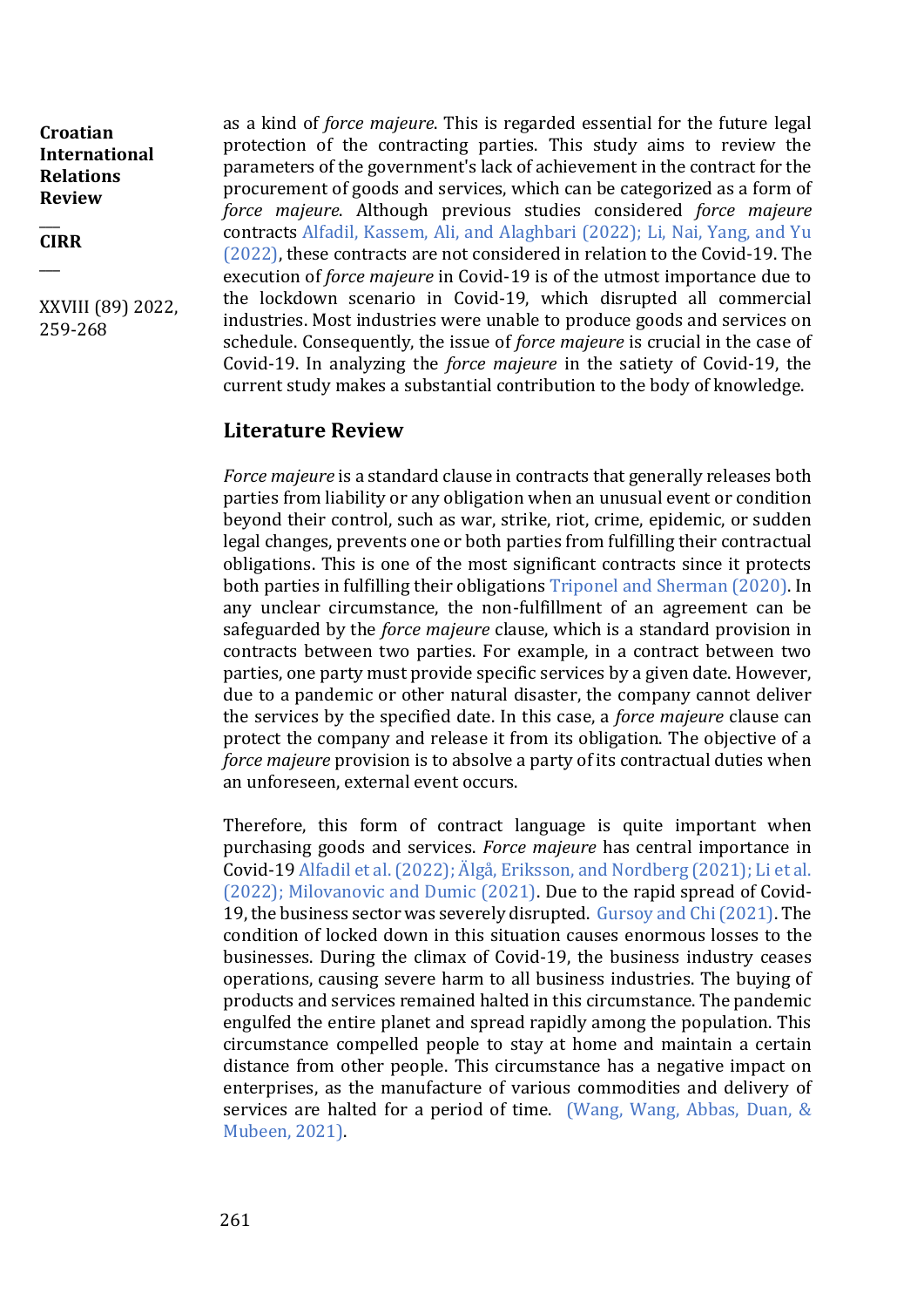$\overline{\phantom{a}}$ **CIRR**

 $\overline{\phantom{a}}$ 

XXVIII (89) 2022, 259-268

Before the onset of the pandemic, several businesses execute a variety of agreements regarding the procurement of products and services. These contracts stipulate the delivery of products at a particular time. It also covers delivering services by a specified date and at a specified quality level. Before the onset of a pandemic, various business-to-business and business-to-consumer transactions are initiated. However, fulfilling multiple agreements and contracts in the pandemic was not easy for the companies. As the process of companies manufacturing different products was stopped. And the services were suspended due to the spread of pandemic. Therefore, the companies could not fulfill the agreements with other businesses and various consumers in this situation. Consequently, it could be a violation of the arrangements. In this situation, the *force majeure* clause in the contract can be used to free the parties from the agreement. The *force majeure* contract can help the companies avoid various commitments during the pandemic. Therefore, implementing *force majeure* contracts in the Covid-19 Septyanun (2021); Styawati, Subawa, and Sancaya (2021) is mandatory for the government and the regulatory authority. However, it is observed that the government and regulatory authorities could not wholly implement the *force majeure* clause in the contract. Due to the low-level implementation of *force majeure* contract in various business activities and the activities related to the government in goods and services disturbed the business industry. Most of the studies in the literature considered *force majeure* contract Augenblick and Rousseau (2012); (Majumder & Giri, 2020); Triponel and Sherman (2020), however, these studies have not discussed this contract concerning the low-level implementation in Covid-19.

#### **Methodology**

The method selection for every research project is of the utmost importance. Because the method chosen influences the study's outcomes. Inappropriate research methods cannot produce original findings. Therefore, selecting research methods is the most crucial factor in achieving correct results Tinh, Thuy, and Ngoc Huy (2021). In determining the research methodology, the current study examined prior research. The past research on the topic of *force majeure* contracts is reviewed. These studies on *force majeure* contracts utilize various research methodologies. Few studies employed quantitative and qualitative research methods, respectively. Based on a review of prior research and a consideration of the gap in the technique used in *force majeure* contracts, the current study was conducted to fill this gap. The findings of the literature inform the study's outcomes. Secondary data from research articles, books, reports, and the Internet were utilized to perform this study.

### **Discussion**

Based on the provision of Article 1 number 1 of Presidential Regulation 12/2021, what is meant by government procurement of goods and services is the activity of procuring goods and services by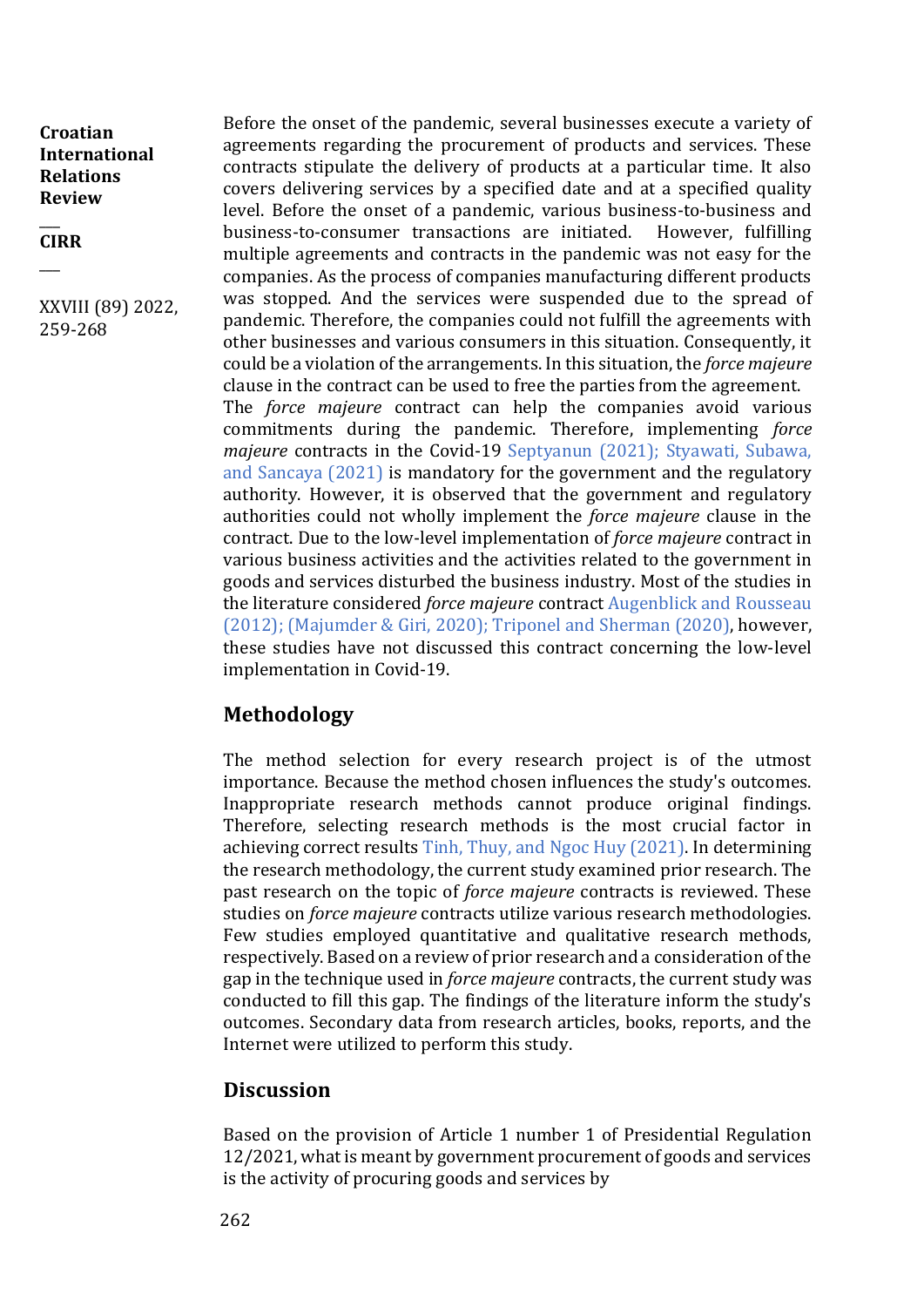$\overline{\phantom{a}}$ **CIRR**

 $\overline{\phantom{a}}$ 

XXVIII (89) 2022, 259-268

ministries/institutions/regional apparatuses financed by the APBN/APBD whose process starts from the identification of need, until the handover of the result of the work. A project carried out to procure goods and services has special conditions; namely, the agreement must be in writing Black, Akintoye, and Fitzgerald (2000). In addition, an agreement for the procurement of goods and services must still fulfill the validity of the contract regulated in the provisions of Article 1320 BW. A contract is considered valid if it meets four conditions cumulatively, namely: (1) their agreement is binding; (2) the ability to make contract; (3) the existence of a certain thing; and (4) the existence of a permissible cause.

If the conditions outlined in Article 1320 BW are met, the existence of a contract for the acquisition of goods and services is deemed genuine. If one of the conditions is not fulfilled by the parties, the contract can be canceled (for the subjective term) or even null and void (for the objective term). In the pre-contractual process, namely making a contract and signing a contract, it becomes a critical phase to formulate clauses regarding the right and obligation of the parties in the contract (freedom of contract). This means that the parties are free to make contract and regulate the contents of the agreement themselves as long as it fulfills the contract's legal requirements as stated in Article 1320 BW. Next comes the contract implementation process, which can be described as fulfilling the parties' contractual rights and duties. Regarding implementing the parties' contract, a contract applies as law to the parties (*Pacta Sunt Servanda*). Therefore, parties should adhere to all agreed-upon terms. However, a *force majeure* event can arise beyond the parties' control during the contract's execution.

In the context of government goods/services procurement contracts, to determine whether an act can be categorized as a result of *force majeure*. Considering that related to the determination of *force majeure,* this still causes different perspectives. So, in this case, the parties need first to review the *force majeure* clause in the procurement contract to understand its scope and limitations. Then, the parties also need to examine the choice of forum and the dispute resolution procedure contained in the contract Israhadi (2020). If the *force majeure* parameters have been sufficiently determined in the contract, the follow-up to *force majeure* just refers to the clauses in the contract. If the parties do not include explicit language in the procurement contract on *force majeure* and its consequences, the parameter determination reverts to the more general terms of Presidential Decree 12/2021 jo. Presidential Decree 16/2018. Article 1, number 52 of Presidential Regulation 12/2021 defines *force majeure* as a condition that arises against the parties' desire to the contract and cannot be foreseen in advance, making it impossible to perform the contractual obligation. Based on the wording of Article 1, number 52, the *force majeure* requirements of Presidential Decree 12/2021 are as follows:

a. The circumstance that occurs outside the will of the contracting parties;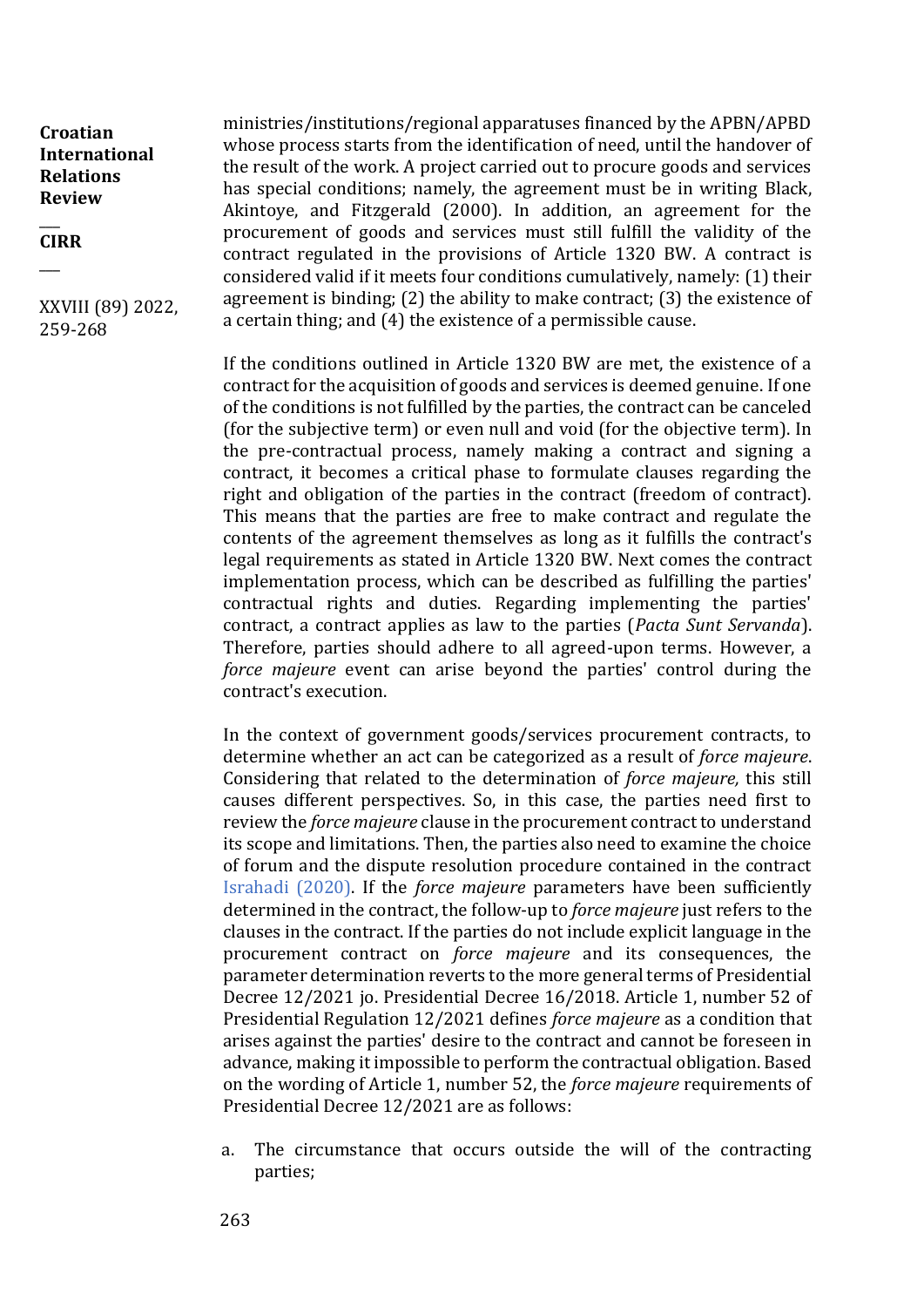#### $\overline{\phantom{a}}$ **CIRR**

 $\overline{\phantom{a}}$ 

XXVIII (89) 2022, 259-268

- b. At the time of drafting the contract, these circumstances cannot be expected to occur;
- c. As a result, the obligation specified in the contract cannot be fulfilled.

The *force majeure* parameter as regulated in Presidential Decree 12/2021 above is following the concept of *force majeure* according to BW and the doctrine, which in essence must meet 3 conditions, namely:

- a. The fulfillment of achievement is hindered or prevented;
- b. The obstruction of the completion of these achievements is beyond the fault of the debtor;
- c. The event that causes the achievement to be restricted is not a debtor's risk Hernoko (2006).

However, in the event of absolute or relative *force majeure*, the parties must determine whether the occurrence constitutes absolute or relative *force majeure*. The Deputy for Strategy and Policy Development of the Government Goods/Services Procurement Policy Agency issued Decree No. 3 of 2018 concerning Standards for Selection Documents through Tenders., Selection, and Quick Tender for Procurement of Goods/Other Services/Consulting Services (Deputy I Decree No. 3/2018) which contains additional information on *force majeure* in the context of government procurement of goods/services. In part A concerning the Standards for the Selection of Post-Qualification Tenders for the Procurement of Goods, Chapter XI of the General Conditions of Contract, point 34, it is explained that "*force majeure*" in this contract refers to an event that is beyond the control of the parties and cannot be foreseen so that the contractual obligation cannot be met. This term corresponds to the definition of *force majeure* outlined in Presidential Decree 12/2021.

In addition, it is specified that *force majeure* is not limited to the following: (a) Natural disasters; (b) Non-natural disasters; (c) Social disasters; (d) Strikes; (e) Fire; (f) Extreme weather conditions; and/or (g) Other industrial disturbances as determined by a joint decision of the minister of finance and related technical ministers. Please note that *force majeure* does not include circumstances that result from the actions or omissions of the parties. In *force majeure*, the provider must notify the Contract Signing Officer within fourteen (14) calendar days of discovering or having reason to discover the event or *force majeure* event, along with supporting documentation. Procurement delays due to *force majeure* are not subject to penalties. In addition to *force majeure*, Deputy I Decree No. 3/2018 also regulates the so-called Compensation Event. However, there is no definition of compensation event or the term compensation itself in the deputy's decision and other laws and regulations. Therefore, the term compensation referred to in Deputy I Decree No. 3/2018 follows the notion of compensation in a general sense, namely compensation or settlement of receivables by providing goods at the price of the debt or compensation in the form of money or not money (in kind), which is given to employees in a company or organization. Deputy I Decision No. 3/2018 Chapter XI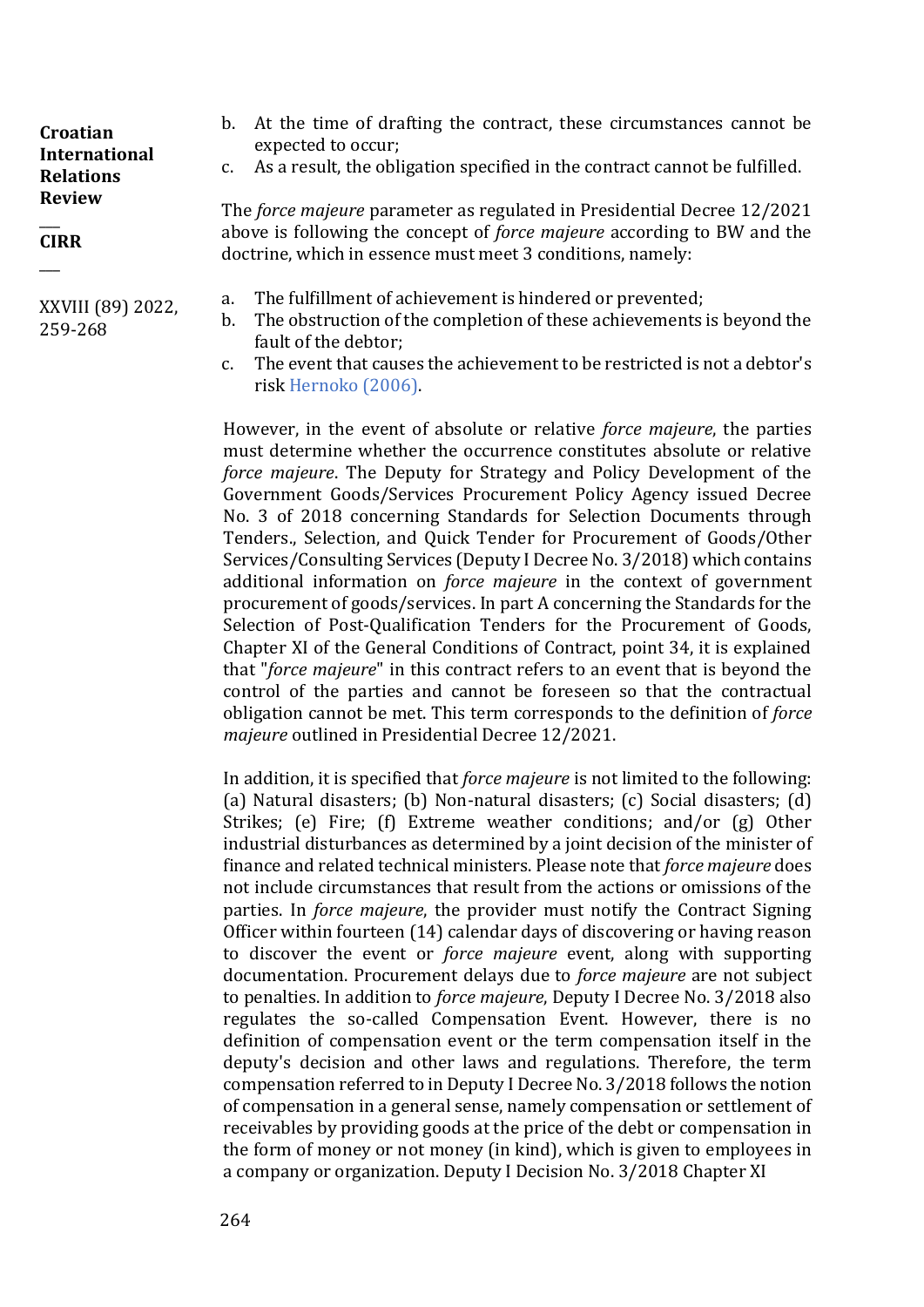| Croatian<br><b>International</b>  | concerning the General Conditions of Contract at point 27. Events of<br>compensation can be given to the provider in the following cases: |                                                                                                                                                                         |  |
|-----------------------------------|-------------------------------------------------------------------------------------------------------------------------------------------|-------------------------------------------------------------------------------------------------------------------------------------------------------------------------|--|
| <b>Relations</b><br><b>Review</b> | the execution of the work;                                                                                                                | The Contract Signing Officer changes the schedule, which may affect                                                                                                     |  |
| <b>CIRR</b>                       | late payments to providers;                                                                                                               |                                                                                                                                                                         |  |
|                                   |                                                                                                                                           | The Contract Signing Officer instructs the provider to carry out<br>additional testing after the test has been carried out, and it turns out                            |  |
| XXVIII (89) 2022,<br>259-268      | schedule;                                                                                                                                 | that no damage/failure/deviation is found;<br>The contract signing official does not provide drawings,<br>specifications, and/or instructions according to the required |  |

- e. The provider has not been able to enter the location according to the schedule in the contract;
- f. The Contract Signing Officer orders the postponement of the execution of the work; or
- g. other provisions stipulated in the Special Conditions of Contract.

If there is a compensation event that causes the completion of the work to exceed the completion date, the provider has the right to request an extension of the completion date based on supporting data. The Contract Signing Officer may ask for the input of the work supervisor (if any) before extending the deadline for completion of the task. Providers are expected to provide the government with advance notice of any compensation event to anticipate and mitigate the impact of compensation. If the work is not completed on the completion date, not due to *force majeure* or not due to compensation event, or due to the fault or negligence of the provider, the provider is subject to a late fee.

If observed, compensation events resemble *force majeure* in that one of the parties (the government) is unable to fulfill its contractual obligations or performs actions that are not regulated by the contract, causing the other party's (the provider) fulfillment of achievements to be late and/or inappropriate. It should be so that the other party (provider) is hurt, but the victim is not punished (risk). In contrast, the form of the compensation event has been limitedly specified, and the injured party (provider) retains the right to get compensation (from the government). Unlike *force majeure*, which encompasses both natural and unnatural disasters, the scope of the force of nature is limited. In addition, the occurrence of *force majeure* is not a risk for the debtor. Thus the creditor cannot demand attainment except in relative *force majeure*.

In light of the provisions regarding *force majeure* and what is known as a compensation event in the contract for the procurement of government goods and services, the parties must be able to identify which government action is not carried out due to *force majeure* and which acts are included in the compensation event to determine the government's form of accountability. Given that in *force majeure*, the government can be freed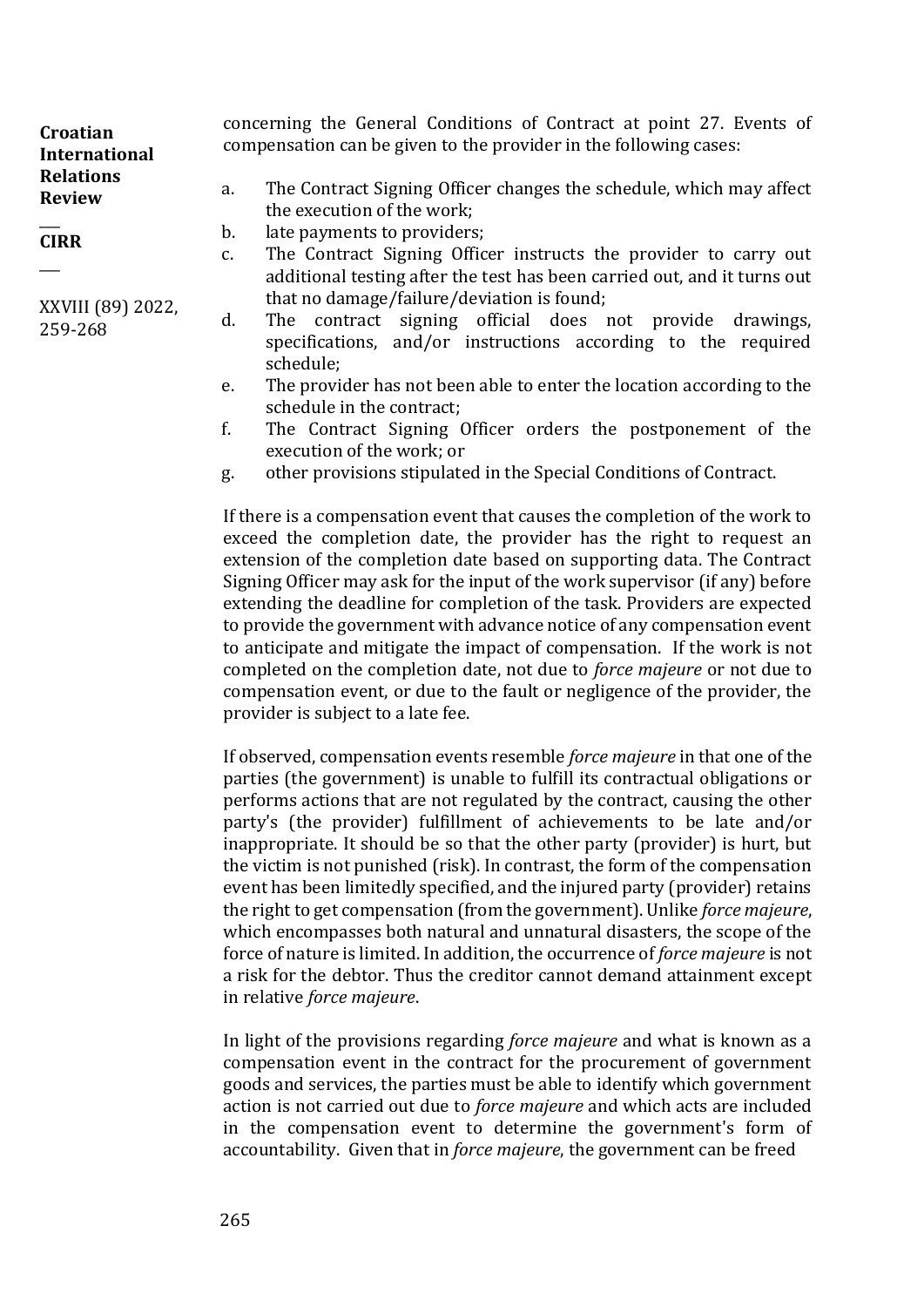#### $\overline{\phantom{a}}$ **CIRR**

 $\overline{\phantom{a}}$ 

XXVIII (89) 2022, 259-268

from risk, while in the event of compensation, the government should provide compensation to the provider as the injured party.

#### **Conclusion**

Based on the descriptions above, it can be concluded that to measure the government's lack of achievement in goods/services procurement contract that can be categorized as a form of *force majeure*, it is determined based on the following parameters:

a. the government's non-performance as a result of circumstances that cannot be expected to occur or occur beyond the ability of the parties; b. The presence of such a scenario impedes or prevents fulfilling an obligation established in the contract. If the government claims to have suffered *force majeure*, it must demonstrate the existence of such a condition and that the government's capacity to meet its obligations has been impeded or blocked by *force majeure*. As a result of *force majeure*, the government may be relieved of responsibility or obligation.

### **Implications Of The Study**

Although *force majeure* is discussed several times in the literature, the current study covered the most significant literature gap. The area of *force majeure* is significant potential to research various available gaps in the literature. Previous studies comprehensively considered *force majeure* through different research methods, but the *force majeure* is less addressed concerning the Covid-19. Therefore, this study contributed to the literature by considering the relationship between *force majeure* and Covid-19. Although previous studies addressed the relationship between *force majeure* and Covid-19, research is not carried out to discuss the parameters of *force majeure* in the Covid-19 era. Thus, this study extended the body of knowledge by considering the *force majeure* parameter in the government's goods and services contract. Hence, the contribution of the current research provided several theoretical implications. The study is helpful forstudy results are beneficial for the government to implement *force majeure* in pandemics through a valuable strategy-making process.

### **References**

- Akpan, I. J., Udoh, E. A. P., & Adebisi, B. (2022). Small business awareness and adoption of state-of-the-art technologies in emerging and developing markets, and lessons from the COVID-19 pandemic. *Journal of Small Business & Entrepreneurship, 34*(2), 123-140. doi[:https://doi.org/10.1080/08276331.2020.1820185](https://doi.org/10.1080/08276331.2020.1820185)
- Alfadil, M. O., Kassem, M. A., Ali, K. N., & Alaghbari, W. (2022). Construction industry from perspective of force majeure and environmental risk compared to the CoViD-19 outbreak: a systematic literature review. *Sustainability,* 14(3), 1135. doi[:https://doi.org/10.3390/su14031135](https://doi.org/10.3390/su14031135)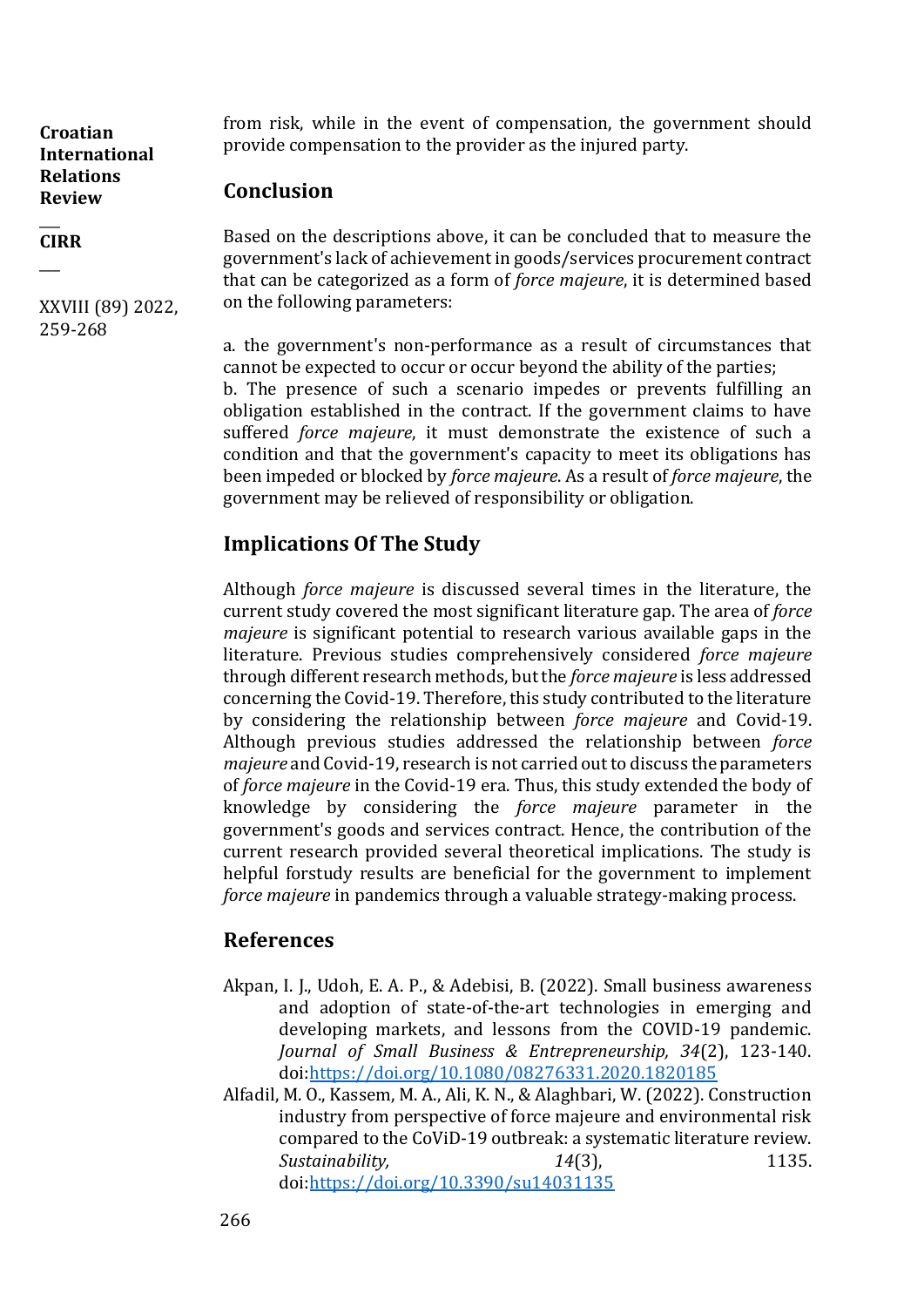| Croatian                          | Algå, A., Eriksson, O., & Nordberg, M. (2021). Authors' Reply to: COVID-19 |
|-----------------------------------|----------------------------------------------------------------------------|
| <b>International</b>              | as a "Force Majeure" for Non-COVID-19 Clinical and Translational           |
| <b>Relations</b><br><b>Review</b> | Research. Comment on "Analysis of Scientific Publications During           |
|                                   | the Early Phase of the COVID-19 Pandemic: Topic Modeling Study".           |
|                                   | Journal of Medical Internet Research, 23(5), e29156-e29156.                |
| <b>CIRR</b>                       | doi:https://doi.org/10.2196/29156                                          |
|                                   | Augenblick, M., & Rousseau, A. B. (2012). Force Majeure in Tumultuous      |
|                                   | Times, Impressive bility as the New Impessibility, It's Net as Fourte      |

Times: Impracticability as the New Impossibility: It's Not as Easy to Prove as You Might Believe. *The Journal of World Investment & Trade, 13*(1), 59-75. doi[:https://doi.org/10.1163/221190012X621535](https://doi.org/10.1163/221190012X621535)

- Black, C., Akintoye, A., & Fitzgerald, E. (2000). An analysis of success factors and benefits of partnering in construction. *International journal of project management, 18*(6), 423-434. doi[:https://doi.org/10.1016/S0263-7863\(99\)00046-0](https://doi.org/10.1016/S0263-7863(99)00046-0)
- Cendhani, C., Putri, D. E. K., & Tambunan, E. (2020). Legal Consequences of Presidential Decree Number 12 of 2020 on the Implementation of Private Contracts. *Lex Scientia Law Review, 4*(2), 55-76.
- Gursoy, D., & Chi, C. G. (2021). Celebrating 30 years of excellence amid the COVID-19 pandemic—An update on the effects of COVID-19 pandemic and COVID-19 vaccines on hospitality industry: overview of the current situation and a research agenda. *Journal of Hospitality Marketing & Management, 30*(3), 277-281. doi[:https://doi.org/10.1080/19368623.2021.1902052](https://doi.org/10.1080/19368623.2021.1902052)
- Hernoko, A. Y. (2006). "Force Majeur Clause" Atau "Hardship Clause" Problematika Dalam Perancangan Kontrak Bisnis. *Perspektif, 11*(3), 203-225. doi[:https://doi.org/10.30742/perspektif.v11i3.276](https://doi.org/10.30742/perspektif.v11i3.276)
- Isradjuningtias, A. C. (2015a). Force majeure (overmacht) dalam hukum kontrak (perjanjian) Indonesia. *Veritas et Justitia, 1*(1). doi[:https://doi.org/10.25123/vej.1420](https://doi.org/10.25123/vej.1420)
- Isradjuningtias, A. C. (2015b). Force majeure (overmacht) in Indonesian contract law (agreement). *Veritas et Justitia, 1*(1). doi[:https://doi.org/10.25123/vej.1420](https://doi.org/10.25123/vej.1420)
- Israhadi, E. (2020). The social impact of force majeure and the consequences of the determination of the Covid 19 disaster status on learning the manpower law. *Journal of Social Studies Education Research, 11*(4), 28-51.
- James, A. E., Gulley, T., Kothari, A., Holder, K., Garner, K., & Patil, N. (2022). Performance of the BinaxNOW coronavirus disease 2019 (COVID-19) Antigen Card test relative to the severe acute respiratory coronavirus virus 2 (SARS-CoV-2) real-time reverse transcriptase polymerase chain reaction (rRT-PCR) assay among symptomatic and asymptomatic healthcare employees. *Infection Control & Hospital Epidemiology, 43*(1), 99-101. doi[:https://doi.org/10.1017/ice.2021.20](https://doi.org/10.1017/ice.2021.20)
- Katsivela, M. (2007). Contracts: Force Majeure Concept or Force Majeure Clauses. *Unif. L. Rev. ns, 12*, 101. doi[:https://doi.org/10.1093/ulr/12.1.101](https://doi.org/10.1093/ulr/12.1.101)

XXVIII (89) 2022,

259-268